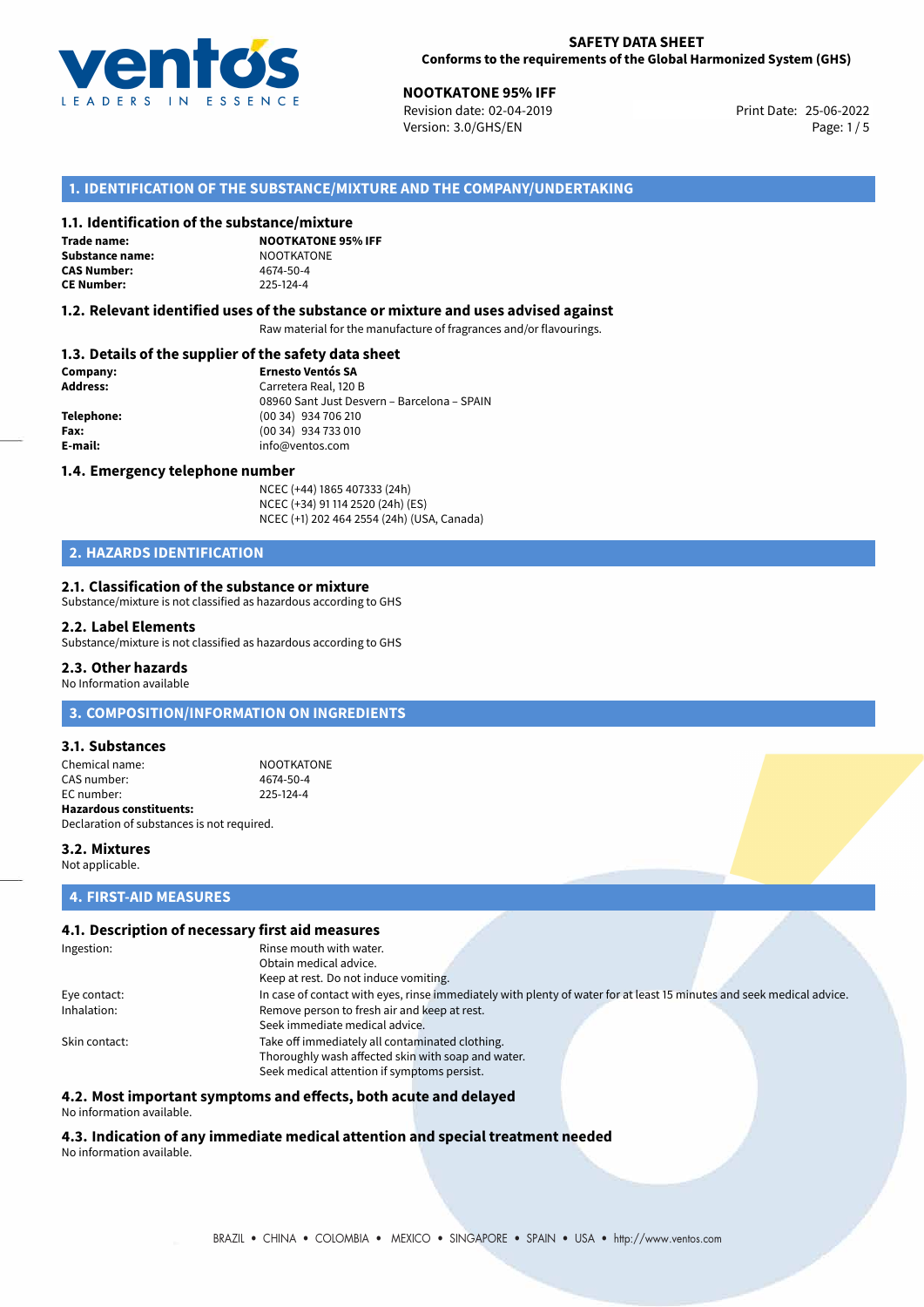

**NOOTKATONE 95% IFF**<br>
Revision date: 02-04-2019 **Print Date: 25-06-2022** Version: 3.0/GHS/EN Page: 2 / 5

# **5. FIRE-FIGHTING MEASURES**

# **5.1. Extinguishing Media**

Water spray, carbon dioxide, dry chemical powder or appropriate foam. For safety reasons do not use full water jet.

#### **5.2. Special hazards arising from the substance or mixture**

Known or Anticipated Hazardous Products of Combustion: Emits toxic fumes under fire conditions.

#### **5.3. Advice for firefighters**

High temperatures can lead to high pressures inside closed containers. Avoid inhalation of vapors that are created. Use appropriate respiratory protection. Do not allow spillage of fire to be poured into drains or watercourses. Wear self-contained breathing apparatus and protective clothing.

# **6. ACCIDENTAL RELEASE MEASURES**

#### **6.1. Personal precautions, protective equipment and emergency procedures**

Evacuate surronding areas. Ensure adequate ventilation. Keep unnecessary and unprotected personnel from entering. Do not breathe vapor/spray. Avoid contact with skin and eyes. Information regarding personal protective measures: see section 8.

#### **6.2. Environmental precautions**

To avoid possible contamination of the environment, do not discharge into any drains, surface waters or groundwaters.

#### **6.3. Methods and materials for containment and cleaning up**

Cover with an inert, inorganic, non-combustible absorbent material (e.g. dry-lime, sand, soda ash). Place in covered containers using non-sparking tools and transport outdoors. Avoid open flames or sources of ignition (e.g. pilot lights on gas hot water heater). Ventilate area and wash spill site after material pickup is complete.

#### **6.4. Reference to other sections**

Information regarding exposure controls, personal protection and disposal considerations can be found in sections 8 and 13.

#### **7. HANDLING AND STORAGE**

#### **7.1. Precautions for safe handling**

Do not store or handle this material near food or drinking water. Do not smoke. Avoid contact with the eyes, skin and clothing. Wear protective clothing and use glasses. Observe the rules of safety and hygiene at work. Keep in the original container or an alternative made from a compatible material.

#### **7.2. Conditions for safe storage, including any incompatibilities**

Store in tightly closed and preferably full containers in a cool, dry and ventilated area, protected from light. Keep away from sources of ignition (e.g. hot surfaces, sparks, flame and static discharges). Keep away from incompatible materials (see section 10).

#### **7.3. Specific end use(s)**

No information available.

# **8. EXPOSURE CONTROLS AND PERSONAL PROTECTION**

#### **8.1. Control parameters**

Components with occupational exposure limits: None known.

#### **8.2. Exposure controls**

Measures should be taken to prevent materials from being splashed into the body. Provide adequate ventilation, according to the conditions of use. Use a mechanical exhaust if required.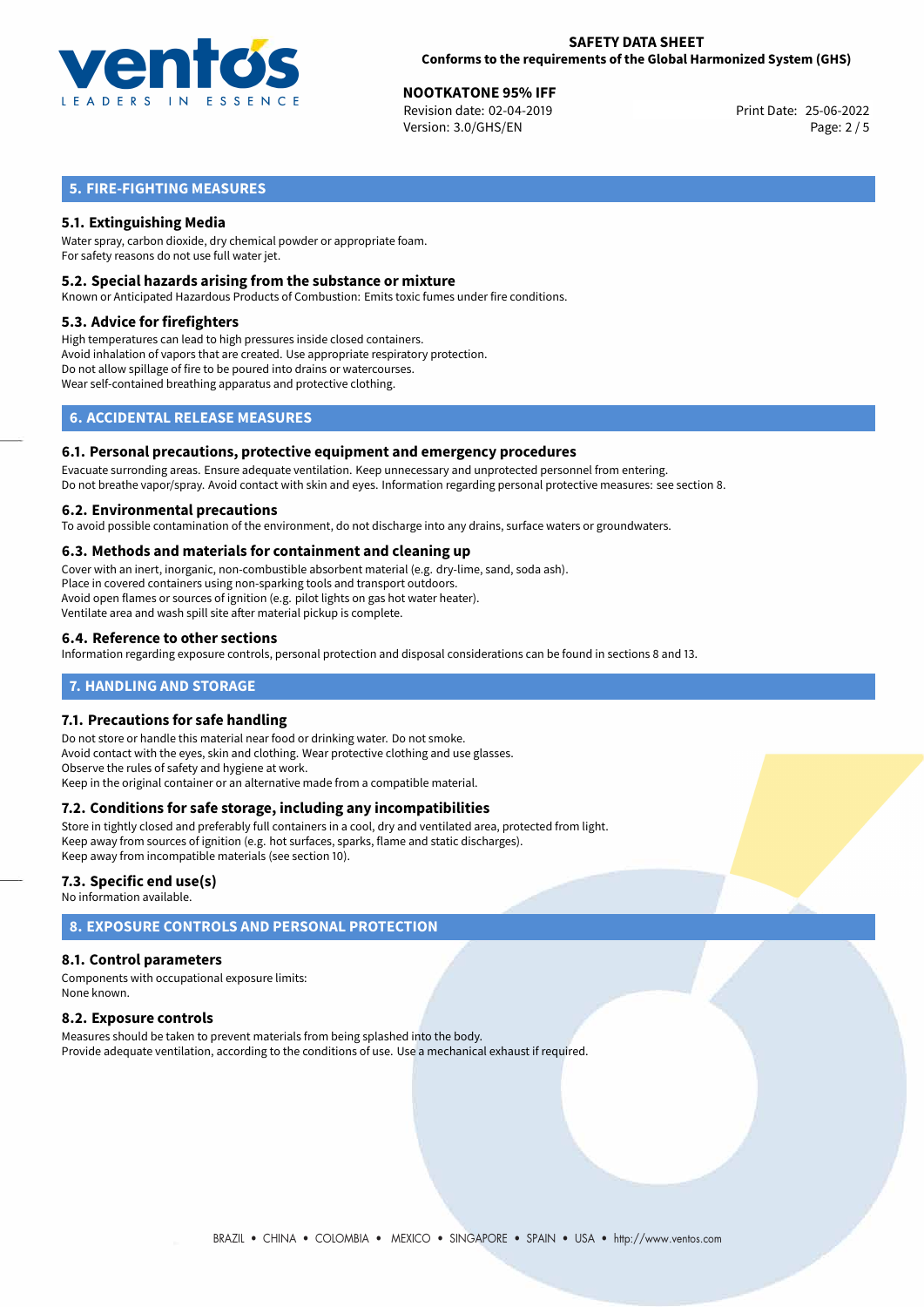

# **NOOTKATONE 95% IFF**<br>
Revision date: 02-04-2019<br> **Print Date: 25-06-2022**

Revision date: 02-04-2019 Version: 3.0/GHS/EN Page: 3 / 5

#### **8.3. Individual protection measures, such as personal protective equipment**

Eye/Face protection: Chemical safety goggles are recommended. Wash contaminated goggles before reuse. Chemical-resistant gloves are recommended. Wash contaminated gloves before reuse. Body protection: Personal protective equipment for the body should be selected based on the task being performed and the risks involved. Respiratory Protection: In case of insufficient ventilation, use suitable respiratory equipment. Environmental exposure controls: Emissions from ventilation or process equipment should be checked to ensure they comply with environmental protection legislation. In some cases, filters or engineering modifications to the process equipment will be necessary to reduce emissions to acceptable levels.

# **9. PHYSICAL AND CHEMICAL PROPERTIES**

#### **9.1. Information on basic physical and chemical properties**

| Appearance:                            | Liquid/solid              |
|----------------------------------------|---------------------------|
| Colour:                                | Conforms to standard      |
| Odour:                                 | Conforms to standard      |
| Odour theshold:                        | Not determined            |
| pH:                                    | Not determined            |
| Melting point/freezing point:          | Not determined            |
| Boling point/boiling range:            | 140°C (0,5-1,0 mm)        |
| Flash point:                           | $110^{\circ}$ C           |
| Evaporation rate:                      | Not determined            |
| Flammability:                          | Not determined            |
| Lower flammability/Explosive limit:    | Not determined            |
| Upper flammability/Explosive limit:    | Not determined            |
| Vapour pressure:                       | Not determined            |
| Vapour Density:                        | Not determined            |
| Density:                               | $0,97-1,002$ g/mL (20°C)  |
| Relative density:                      | $0,97-1,002(20°C)$        |
| Water solubility:                      | <b>INSOLUBLE IN WATER</b> |
| Solubility in other solvents:          | <b>SOLUBLE IN ETHANOL</b> |
| Partition coefficient n-octanol/water: | Not determined            |
| Auto-ignition temperature:             | Not determined            |
| Decomposition temperature:             | Not determined            |
| Viscosity, dynamic:                    | Not determined            |
| Viscosity, kinematic:                  | Not determined            |
| Explosive properties:                  | Not determined            |
| Oxidising properties:                  | <b>NONE EXPECTED</b>      |

# **10. STABILITY AND REACTIVITY**

#### **10.1. Reactivity**

No hazardous reactions if stored and handled as prescribed/indicated.

#### **10.2. Chemical stability**

The product is stable if stored and handled as prescribed/indicated.

#### **10.3. Possibility of hazardous reactions**

No hazardous reactions if stored and handled as prescribed/indicated.

#### **10.4. Conditions to Avoid**

Conditions to Avoid: Excessive heat, flame or other ignition sources.

#### **10.5. Incompatible materials**

Avoid contact with strong acids and bases and oxidizing agents.

#### **10.6. Hazardous decomposition products**

During combustion may form carbon monoxide and unidentified organic compounds.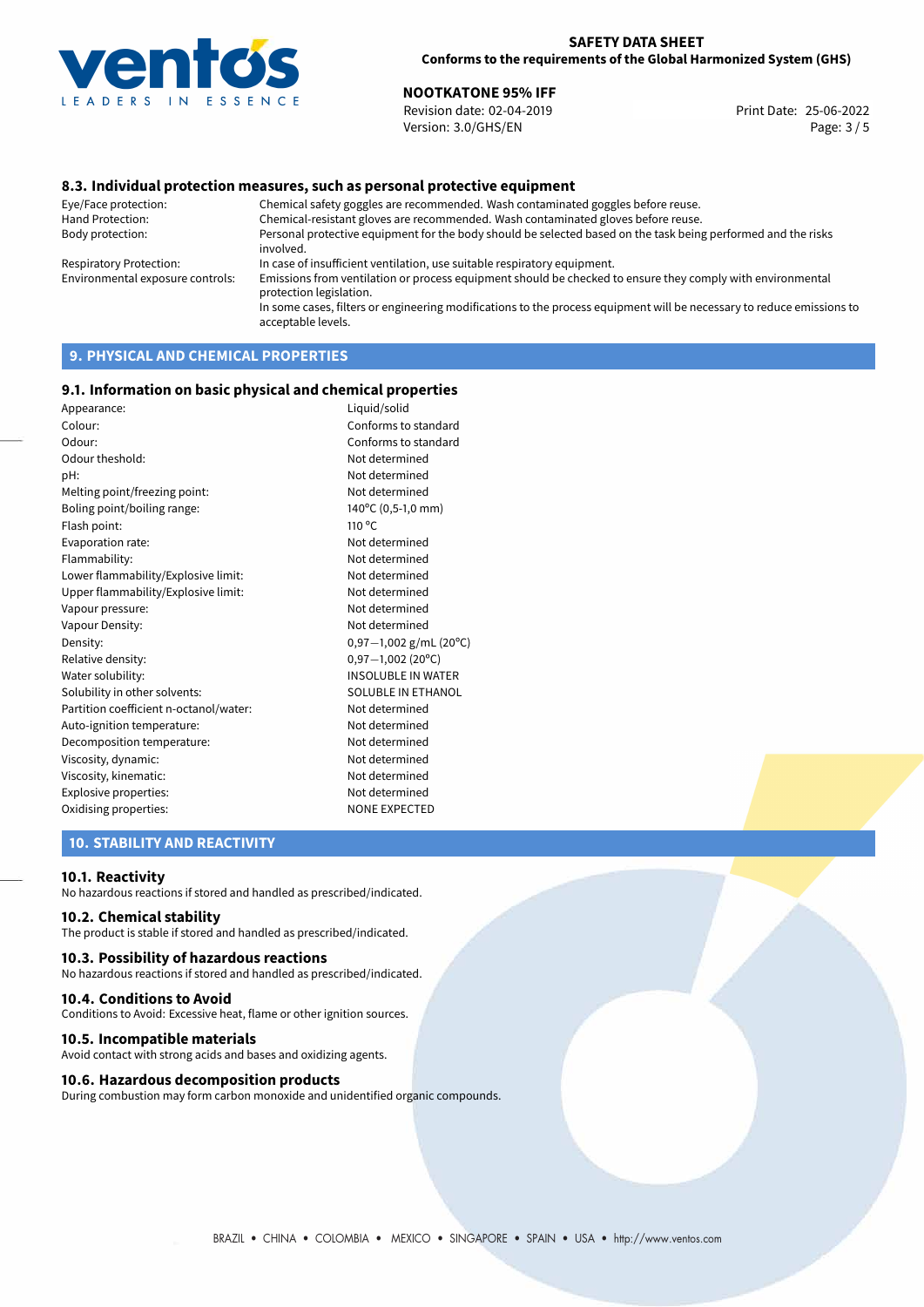

**NOOTKATONE 95% IFF**<br>
Revision date: 02-04-2019 **Print Date: 25-06-2022** Version: 3.0/GHS/EN Page: 4 / 5

# **11. TOXICOLOGICAL INFORMATION**

| <b>Acute toxicity</b>             | Based on the data available, the criteria for classification are not met. |
|-----------------------------------|---------------------------------------------------------------------------|
| <b>Skin corrosion/irritation</b>  | Based on the data available, the criteria for classification are not met. |
| Serious eye damage/irritation     | Based on the data available, the criteria for classification are not met. |
| Respiratory or skin sensitisation | Based on the data available, the criteria for classification are not met. |
| Germ cell mutagenicity            | Based on the data available, the criteria for classification are not met. |
| Carcinogenicity                   | Based on the data available, the criteria for classification are not met. |
| <b>Reproductive toxicity</b>      | Based on the data available, the criteria for classification are not met. |
| <b>STOT-single exposure</b>       | Based on the data available, the criteria for classification are not met. |
| <b>STOT-repeated exposure</b>     | Based on the data available, the criteria for classification are not met. |
| <b>Aspiration hazard</b>          | Based on the data available, the criteria for classification are not met. |

# **12. ECOLOGICAL INFORMATION**

#### **12.1. Toxicity**

**Assessment:**

Based on the data available, the criteria for classification are not met. **Experimental/calculated data:** No information available.

# **12.2. Degradability**

No information available.

#### **12.3. Bioaccumulative potential**

No information available.

## **12.4. Soil mobility**

No information available.

# **12.5. Other adverse effects**

See also sections 6, 7, 13 and 15 Do not allow to get into waste water or waterways.

#### **13. DISPOSAL CONSIDERATIONS**

#### **13.1. Waste treatment methods**

Dispose of in accordance with national and local environmental regulations.

#### **14. TRANSPORT INFORMATION**

|                                  | <b>ADR/RID/ADN</b>                | <b>IMDG</b>                       | <b>IATA-ICAO</b>                  |
|----------------------------------|-----------------------------------|-----------------------------------|-----------------------------------|
| 14.1. UN Number                  | Not classified as hazardous goods | Not classified as hazardous goods | Not classified as hazardous goods |
| 14.2. UN Proper Shipping Name    | Not applicable                    | Not applicable                    | Not applicable                    |
| 14.3. Transport Hazard Class(es) | Not applicable                    | Not applicable                    | Not applicable                    |
| 14.4. Packing Group              | Not applicable                    | Not applicable                    | Not applicable                    |
| 14.5. Environmental hazards      | No                                | <b>No</b>                         | <b>No</b>                         |
| Additional information           |                                   |                                   |                                   |

#### **14.6 Special precautions for user**

None known

#### **14.7. Transport in bulk according to Annex II of MARPOL 73/78 and the IBC Code**

No information available

# **15. REGULATORY INFORMATION**

# **15.1. Safety, health and environmental regulations/legislation specific for the substance or mixture**

No information available

# **16. OTHER INFORMATION**

**Full text of the R-phrases, hazard statements and precautionary statements mentioned in section 3:** Not applicable.